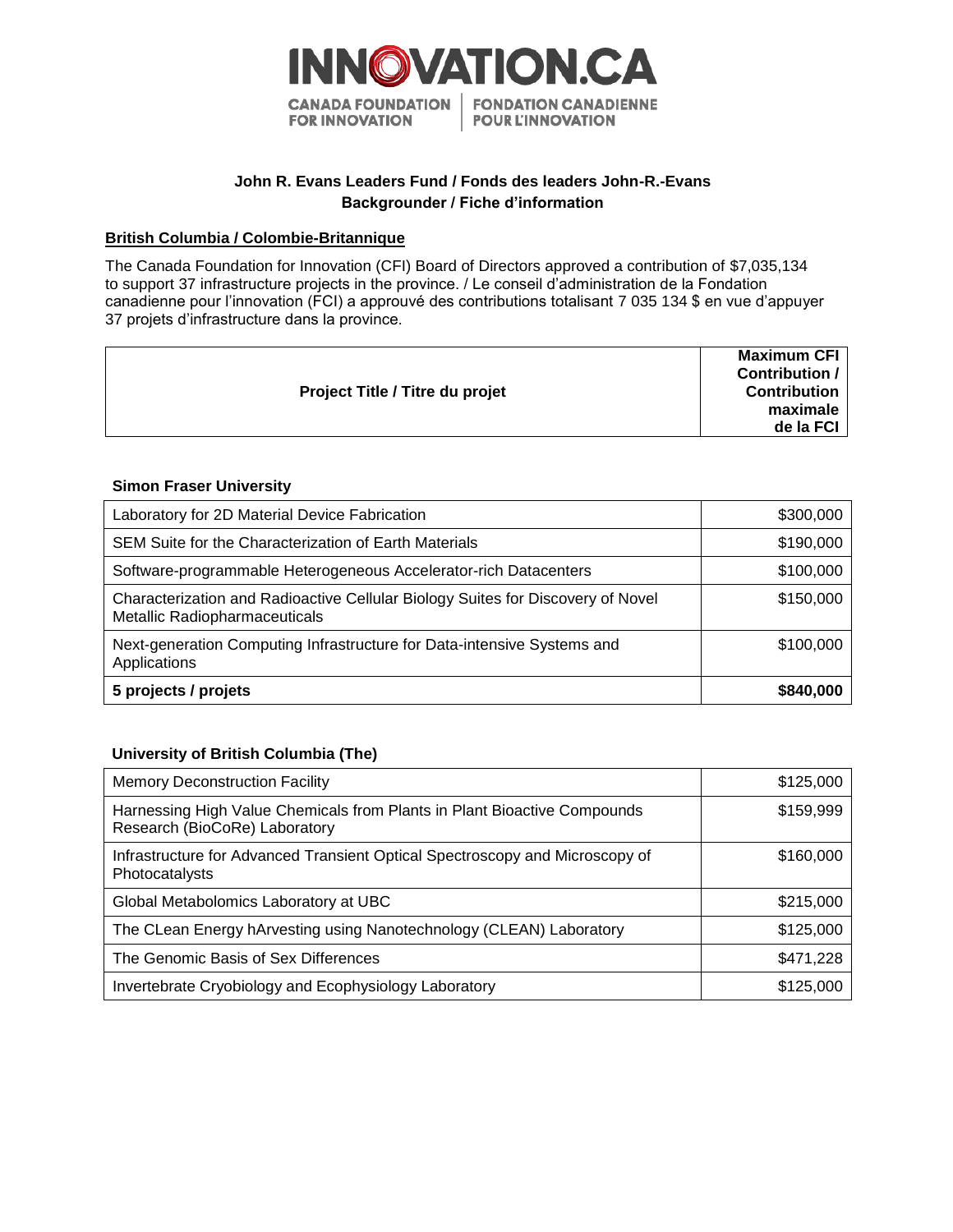

# **…/ University of British Columbia (The)**

| Laboratory for MacroSystems Biology                                                                                     | \$200,000   |
|-------------------------------------------------------------------------------------------------------------------------|-------------|
| Synapses, Circuits and Behaviour Phenotyping Platform: Targeting Pathogenic<br>Mechanisms in Neurodegenerative Disease  | \$75,001    |
| Fibrosis as a Progenitor Disease: Novel Therapeutic Opportunities                                                       | \$343,424   |
| Prevention of Severe Bacterial Infections in Children by Optimizing Protection<br><b>Through Vaccination</b>            | \$125,000   |
| PRISM: Programmable Interface for Simulation/Statistical Models                                                         | \$93,232    |
| Ultra-low Temperature Facility for Quantum Simulators and Quantum Computers in<br>Silicon                               | \$125,000   |
| Comparative and Functional Cardiac Imaging Laboratory                                                                   | \$125,000   |
| Profiling, Imaging, and Mechanistic (PRIME) Characterizations of Transcription<br><b>Factors to Improve Seed Traits</b> | \$220,000   |
| Multicellular Cell Division Imaging and Manipulation Laboratory                                                         | \$175,000   |
| Characterizing the Structure and Mechanism of Microbial Systems                                                         | \$124,410   |
| Integrated Microbiota Analyses Platform (iMAP)                                                                          | \$240,000   |
| Extension of the Translational Integrative Physiology Labortaory                                                        | \$225,000   |
| Microwave Circuits and Systems for Sensing and Characterization                                                         | \$122,730   |
| <b>Next Generation Biodiversity Monitoring</b>                                                                          | \$84,000    |
| Laboratory Infrastructure: the Anxiety Stress and Autism Program (ASAP)                                                 | \$124,582   |
| The Collaborative and Experimental Ethnography Lab (CE2 Lab)                                                            | \$124,072   |
| High-throughput System for Single Neuron Mesoscale Functional Connectivity in<br>Mouse Models of Human Disease in Vivo  | \$384,800   |
| The Molecular Path: Connecting Biologic Insights to Improve Cancer Outcomes                                             | \$800,000   |
| The Biomedical Microbiome Research Laboratory: Investigating the Interrelations of<br>Gut Microbiome with Dyslipidemia  | \$125,000   |
| <b>Emotional Autobiographical Memory in PTSD</b>                                                                        | \$95,076    |
| Advanced Organic Characterization for Optimization of Drinking Water Treatment                                          | \$124,504   |
| Transcriptional Memory and Plasticity in Embryonic Stem Cells                                                           | \$259,570   |
| Cardiac Arrhythmias: From Mechanism to Structure-based Diagnosis                                                        | \$288,306   |
| *SSHRC Partnership Grant Scaling up Interventions with Women Affected by<br>Violence                                    | \$40,000    |
| 31 projects / projets                                                                                                   | \$6,024,934 |

*\* Funding for Research Infrastructure Associated with SSHRC Research Support Financement de l'infrastructure liée au soutien à la recherche du CRSH*